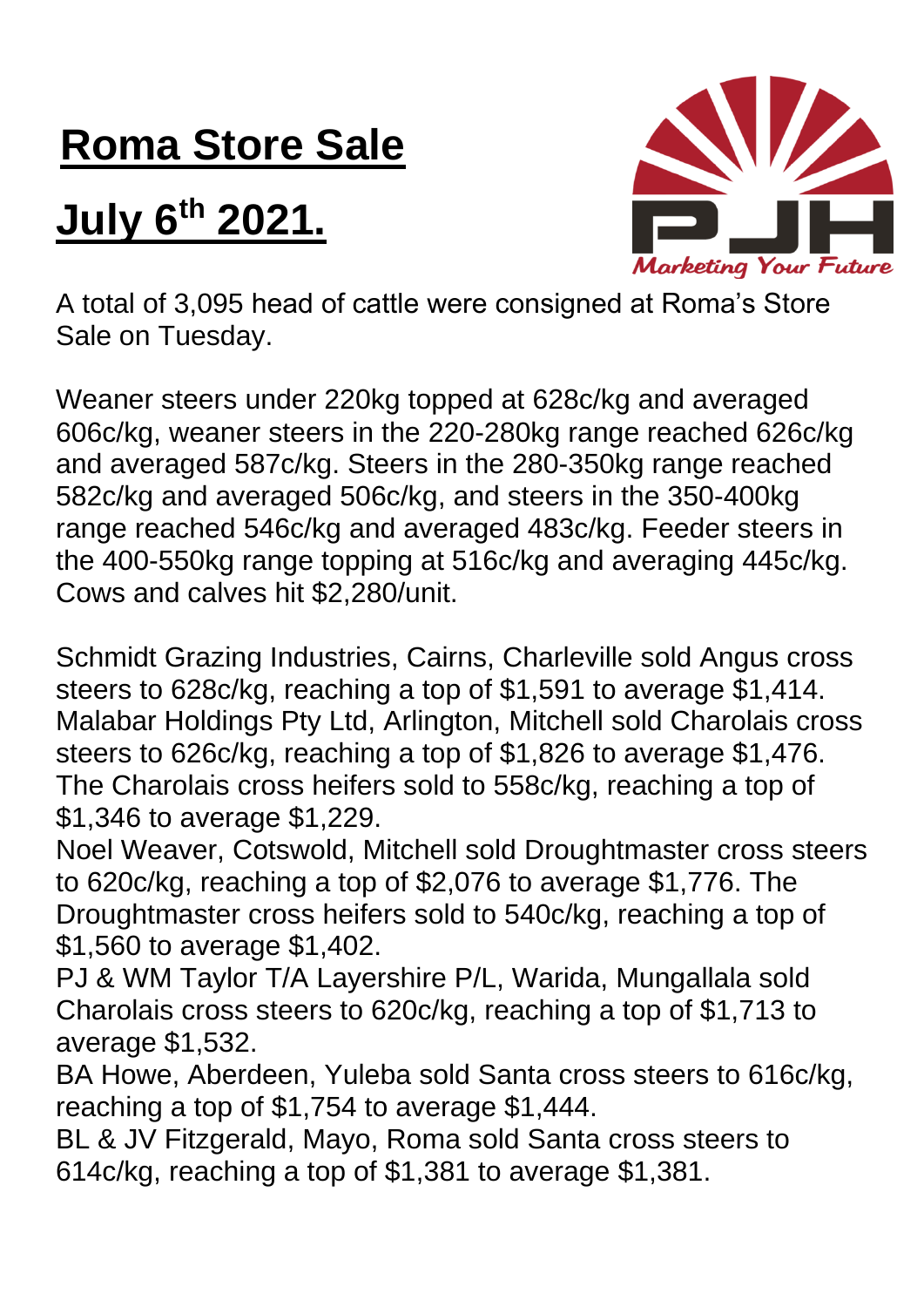RA & KA Crozier, Daranbar, Charleville sold Santa cross steers to 610c/kg, reaching a top of \$1,463 to average \$1,381. The Santa cross heifers sold to 526c/kg, reaching a top of \$1,331 to average \$1,064.

P & K Arthy, Coogoon, Roma sold Angus cross steers to 606c/kg, reaching a top of \$1,805 to average \$1,724. The Angus cross heifers sold to 531c/kg, reaching a top of \$1,472 to average \$1,472.

CR Lawton, Merinovale, Jackson sold Cross breed steers to 606c/kg, reaching a top of \$1,212 to average \$1,044.

7BH Grazing, Borah, Mitchell sold Hereford cross steers to 604c/kg, reaching a top of \$1,452 to average \$1,332.

Derbyshire Downs Pastoral Co Pty Ltd, Derbyshire Downs,

Augathella sold Santa cross steers to 590c/kg, reaching a top of \$1,945 to average \$1,792. The Santa cross heifers sold to 540c/kg, reaching a top of \$1,686 to average \$1,477.

Lynne Denton, Lorne Downs, Augathella sold Cross breed steers to 580c/kg, reaching a top of \$1,673 to average \$1,553.

Karoola Grazing Co, Charleville sold Droughtmaster steers to 562c/kg, reaching a top of \$1,584 to average \$1,435.

Jenny Ford, Lewah, Roma sold Angus steers to 556c/kg, reaching a top of \$1,826 to average \$1,798.

RK & CJ Austin, Kendall Park, Hannaford sold Simmental cross steers to 556c/kg, reaching a top of \$1,888 to average \$1,751. The Simmental cross heifers sold to 542c/kg, reaching a top of \$1,533 to average \$1,533.

Renee Richardson, Nimity, Roma sold Angus steers to 538c/kg, reaching a top of \$1,792 to average \$1,792.

PJ & MM Wade, Ravenscourt, Charleville sold Angus cross steers to 516c/kg, reaching a top of \$2,163 to average \$1,937. The Angus cross heifers sold to 456c/kg, reaching a top of \$1,694 to average \$1,664.

PD & D Leahy, Felicia Park, Wallumbilla sold Angus cross steers to 514c/kg, reaching a top of \$2,365 to average \$2,027. The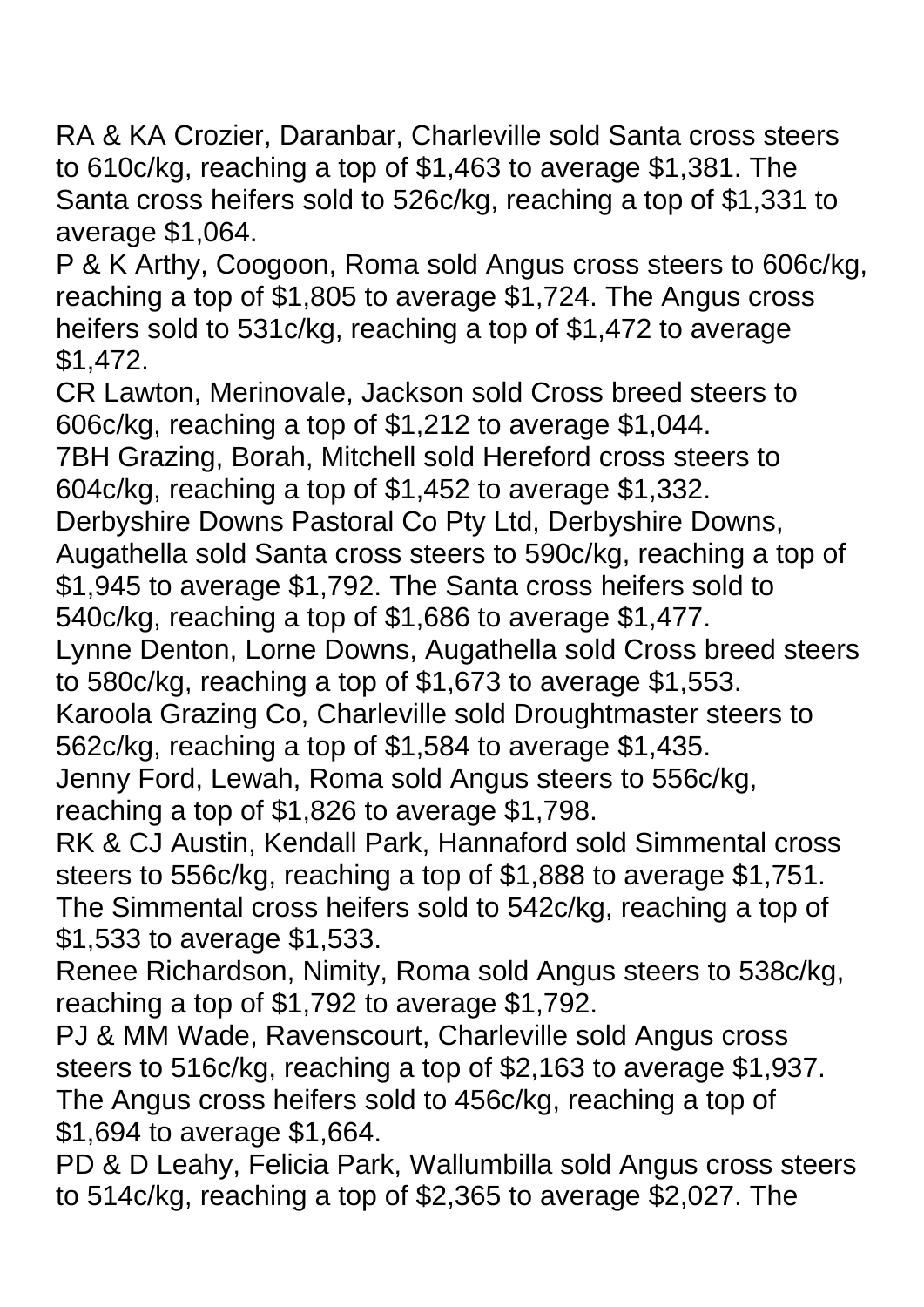Angus cross heifers sold to 490c/kg, reaching a top of \$1,691 to average \$1,641.

BJ & WR Taylor, Marjundale, Injune sold Charolais cross steers sold to 496c/kg, reaching a top of \$1,920 to average \$1,629. DEC & PL Volz, Fortland, Charleville sold Santa cross steers to 488c/kg, reaching a top of \$1,974 to average \$1,615. Banff Downs Pty Ltd, Banff Downs, Morven sold Santa cross steers to 436c/kg, reaching a top of \$2,069 to average \$1,955.

Heifers under 220kg topped at 586c/kg and averaged 523c/kg, while heifers in the 220-280kg range topped at 570c/kg and averaged 517c/kg. Heifers in the 280-350kg range topped at 542c/kg, averaging 445c/kg. Heifers in the 350-450kg range topped at 457c/kg, averaging 397c/kg.

Lorraine Pastoral Co P/L, Lorraine, Cloncurry sold PTIC Droughtmaster cross heifers to \$2,120 to average \$2,054.

Cows in the 300-400kg range reached 300c/kg and averaged 243c/kg, while cows in the 400kg-500kg range reached 300c/kg and averaged 272c/kg. Cows over 500kg topped at 310c/kg, averaging 293c/kg.

Kaputar Pastoral Company Pty Ltd, Marango, Bollon sold Angus cross angus cows to 310c/kg, reaching a top of \$2,234 to average \$2,100.

Bass Cattle Co, Muldoon, Mungallala sold Santa cows to 308c/kg, reaching a top of \$2,028 to average \$1,633.

> *NEXT STORE SALE IS 13th JULY PJH SELL 5 th POSITION*